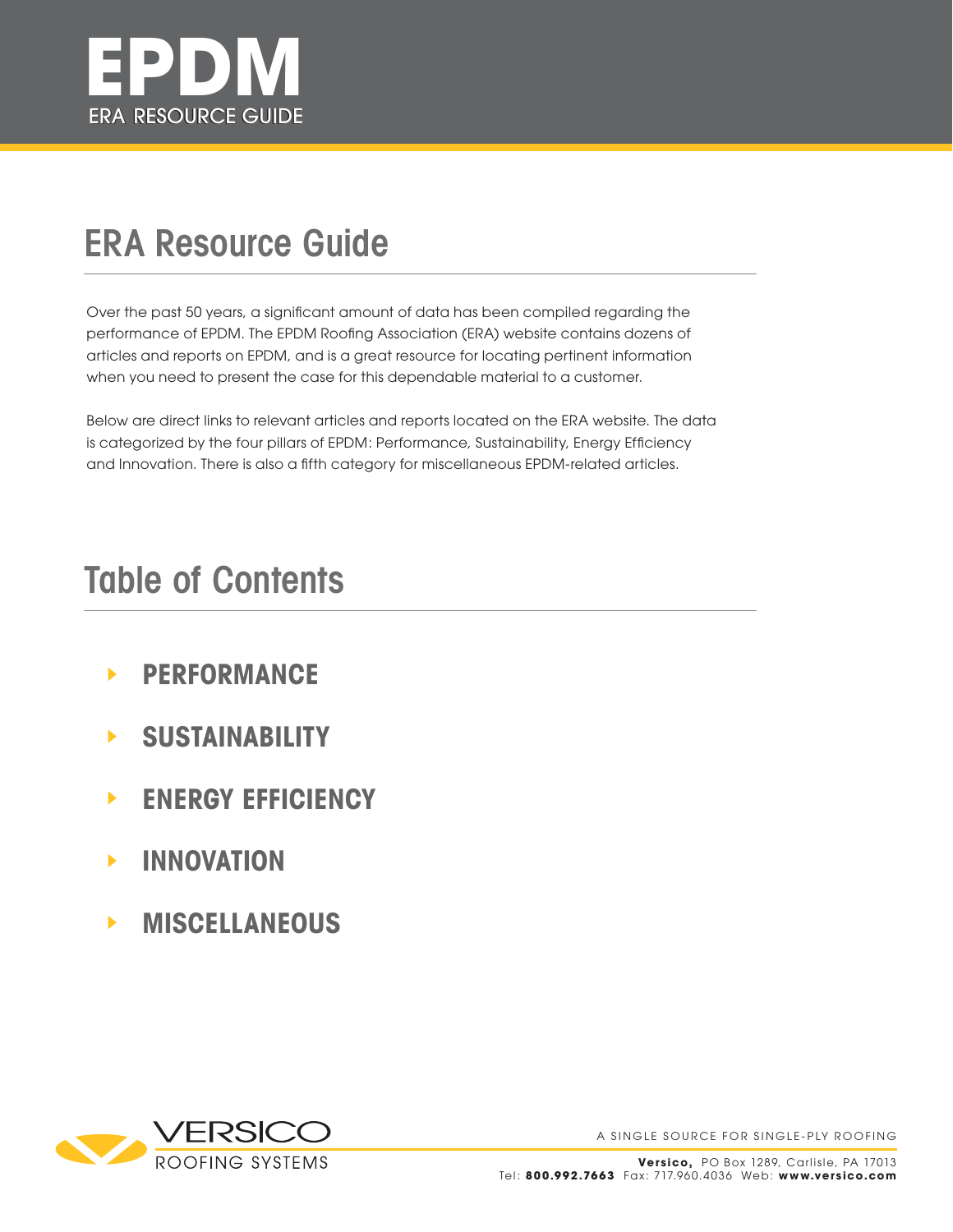| <b>Performance</b>                                                                                     |                                                                                                                                                                                                                                      |  |
|--------------------------------------------------------------------------------------------------------|--------------------------------------------------------------------------------------------------------------------------------------------------------------------------------------------------------------------------------------|--|
| "It Came from Hail," May 2009                                                                          | Summary of the JD Koontz Hail Testing Study of hail's effects on EPDM.                                                                                                                                                               |  |
| "Would You Like That Roof Supersized?" Interface, March 2009                                           | Discusses the different thicknesses of EPDM membranes. EPDM Roofing<br>Systems Life Cycle Costs, Recycling of EPDM, EPDM membrane resistance to<br>hail and punctures. Also discusses RoofGardens and Photovoltaics.                 |  |
| <b>Presentation of Hail Test Results from the International</b><br>Roofing Expo, Feb. 2009             | Powerpoint presentation on the summary of the JD Koontz Hail Testing Study<br>of hails effects on EPDM on the effect of hail on EPDM.                                                                                                |  |
| "Challenging What's Cool," Eco-Structure,<br>January-February 2009                                     | Provides information on white membranes' effect on condensation and building<br>masonry. Also provides information about a ballasted EPDM roof being "cool."                                                                         |  |
| "Is Ballast Green?"                                                                                    | Report on the performance of ballasted EPDM roofing systems and how they<br>are a cool roof. Discusses RoofGardens and the systems they are installed<br>over. Also discusses the ease of recycling a ballasted EPDM roof.           |  |
| <b>Comparative Performance of EPDM Rubber Roofing Membrane</b><br>as Protection Against Hail Damage    | A report of the effects of hail on different roofing systems and EPDM's proven<br>performance against hail. EPDM's adaptability to different installations and use<br>of coatings. Discusses 30 year warranties availabile for EPDM. |  |
| "Standing Up To Hail," June 2007                                                                       | A report of the effects of hail on different roofing systems.                                                                                                                                                                        |  |
| "A Proposal for Uniformly Assessing Hail Damage to Roofs,"<br>Interface, October 2006                  | A report of the effects of hail on different roofing systems.                                                                                                                                                                        |  |
| "Evaluating Ballasted Single-Ply Roof Systems," RSI,<br>August 2006                                    | Discusses the performance of a ballasted EPDM roof against wind events.                                                                                                                                                              |  |
| "EPDM Roofing Membranes and Long Term Performance,"<br><b>Construction Specifier, February 2005</b>    | Provides the history of EPDM and the physical properties testing that<br>it undergoes.                                                                                                                                               |  |
| "Impact of Hail on Rubber & Plastic Roofing Systems," the<br><b>Construction Specifier, April 2004</b> | A report of the effects of hail on different roofing systems.                                                                                                                                                                        |  |
| A summary of a German study, "Evaluation of the useful life of<br><b>EPDM</b> roofing membranes."      | Summary of field-aged EPDM testing.                                                                                                                                                                                                  |  |
| "Exterior Fire Performance of Low-Slope Roof Assemblies,"<br><b>Interface, February 2004</b>           | Discusses fire performance of different roofing systems.                                                                                                                                                                             |  |
| "Study: Rubber Roofing Performance on the Rise," Rubber &<br><b>Plastics News, January 2004</b>        | Report on how EPDM roofing systems' maintenance costs have dropped<br>dramatically.                                                                                                                                                  |  |
| <b>EPDM Roof Membranes: Long Term Performance Revisited</b>                                            | Provides information on testing of aged EPDM membranes.                                                                                                                                                                              |  |

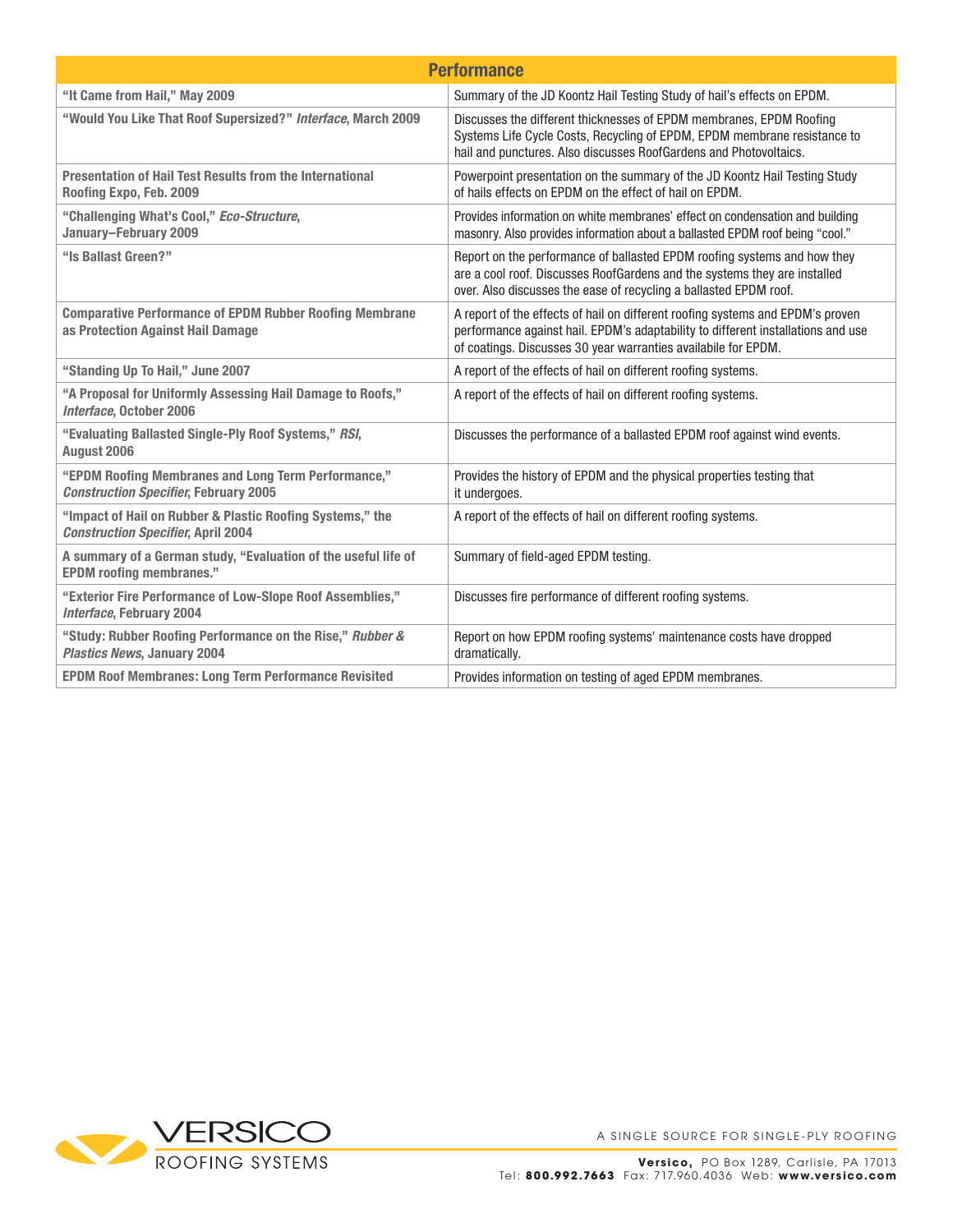|                                                                                                               | <b>Sustainability</b>                                                                                                                                                                                                                                                                                                                                                                               |
|---------------------------------------------------------------------------------------------------------------|-----------------------------------------------------------------------------------------------------------------------------------------------------------------------------------------------------------------------------------------------------------------------------------------------------------------------------------------------------------------------------------------------------|
| "EPDM Recycling: ERA Expands Recycling Capabilities<br><b>Throughout the Country."</b>                        | Provides information on the ERA recycling initiative in conjunction with<br>Nationwide Foam Inc. Discusses several jobs where recycling has occurred<br>and the recycling requirements of these areas.                                                                                                                                                                                              |
| "EPDM Roof Recycling."                                                                                        | Provides information on the ERA recycling initiative in conjunction with<br>Nationwide Foam Inc. Discusses several jobs where recycling has occurred<br>and the recycling requirements of these areas.                                                                                                                                                                                              |
| "A Success Story: The EPDM Industry Makes Progress<br>with Recycling."                                        | Provides information on the ERA recycling initiative in conjunction with<br>Nationwide Foam Inc. Discusses several jobs where recycling has occurred<br>and the recycling requirements of these areas.                                                                                                                                                                                              |
| <b>ERA LCA Study</b>                                                                                          | Outside study completed for ERA on the lifecycle costs of EPDM roofing<br>systems.                                                                                                                                                                                                                                                                                                                  |
| <b>ERA LCA Study Graphics</b>                                                                                 | Supporting graphs/charts for the ERA LCA Study.                                                                                                                                                                                                                                                                                                                                                     |
| "EPDM Roof Recycling: Advancing Beyond Potential," Roofing<br><b>Contractor, February 2010</b>                | Background on recycling EPDM that discusses the experience from a job<br>where this took place.                                                                                                                                                                                                                                                                                                     |
| "Why EPDM Is More Than Just a Black Membrane," Rubber<br><b>Waterproofing Association, May 2009</b>           | Discusses the history, performance and longevity of EPDM roofing systems.<br>Also discusses how an EPDM roofing system can help with a buildings<br>energy savings.                                                                                                                                                                                                                                 |
| "Would You Like That Roof Supersized?" Interface, March 2009                                                  | Discusses the different thicknesses of EPDM membranes, EPDM roofing<br>systems' lifecycle costs, recycling of EPDM, EPDM membrane resistance to<br>hail and punctures. Also discusses RoofGardens and photovoltaics.                                                                                                                                                                                |
| "Is Ballast Green?"                                                                                           | Report on the performance of ballasted EPDM roofing systems and how they are<br>a "cool roof." Discusses RoofGardens and the systems they are installed over.<br>Also discusses the ease of recycling an EPDM ballasted roof.                                                                                                                                                                       |
| "EPDM Group Champions Recycling"                                                                              | Provides information on the recycling process of EPDM roofing systems.                                                                                                                                                                                                                                                                                                                              |
| "EPDM Recover Favors Insulation Options," RSI, April 2008                                                     | A roof recover allows you to add insulation and change the membrane color if<br>it benefits the building.                                                                                                                                                                                                                                                                                           |
| "Evolution in the Repair and Restoration of Aged EPDM Roof<br>Systems." Interface, November 2007              | Discusses reroofing and recover options. Discusses the option to increase<br>insulation and change the membrane color if it benefits the buildings. Also<br>discusses roof coatings.                                                                                                                                                                                                                |
| "An ERA recycling initiative," April 2007                                                                     | Provides information on the recycling process of EPDM roofing systems,<br>and two different projects where this occurred.                                                                                                                                                                                                                                                                           |
| "Cool Roofing: A Ten Year Retrospective," February 2007                                                       | Information on the Cool Roof Calculator, and how it was developed in the<br>1990s as a sales tool. Provides information on LEED's definition of cool roofs;<br>however, sustainability should be the determining factor for LEED. Information<br>on the use of insulation and cool roof alternatives such as a ballasted EPDM<br>roof, of roof coatings, RoofGardens, photovoltaics and wind power. |
| "A New Approach to Roof Life Cycle Analysis," January 2007                                                    | Compares the lifecycles and associated costs of various roofing systems.                                                                                                                                                                                                                                                                                                                            |
| "The EPDM Outlook," Professional Roofing, March 2005                                                          | Background on the testing that EPDM undergoes.                                                                                                                                                                                                                                                                                                                                                      |
| "Sustainability and Roofing: Its Time Has Arrived,"<br><b>Professional Roofing, March 2004</b>                | Discusses how programs should make roofs more sustainable and ways to<br>accomplish this. Also discusses photovoltaics and RoofGardens. Comparison<br>of the CRRC and Energy Star's reflective roofing testing differences.                                                                                                                                                                         |
| <b>Designing Sustainable Roof Systems</b>                                                                     | Information on how to design a sustainable roofing system.                                                                                                                                                                                                                                                                                                                                          |
| "Study: Rubber Roofing Performance on the Rise," Rubber &<br><b>Plastics News, January 2004</b>               | Report on how EPDM roofing systems maintenance costs have dropped<br>dramatically.                                                                                                                                                                                                                                                                                                                  |
| "EPDM Roof System Performance: An Update of Historical<br><b>Warranty Service Costs," RCI, September 2003</b> | Discusses the low maintenance and costs of an EPDM roofing system.                                                                                                                                                                                                                                                                                                                                  |
| <b>EPDM Roof Membranes: Long Term Performance Revisited</b>                                                   | Provides information on testing of aged EPDM membranes.                                                                                                                                                                                                                                                                                                                                             |

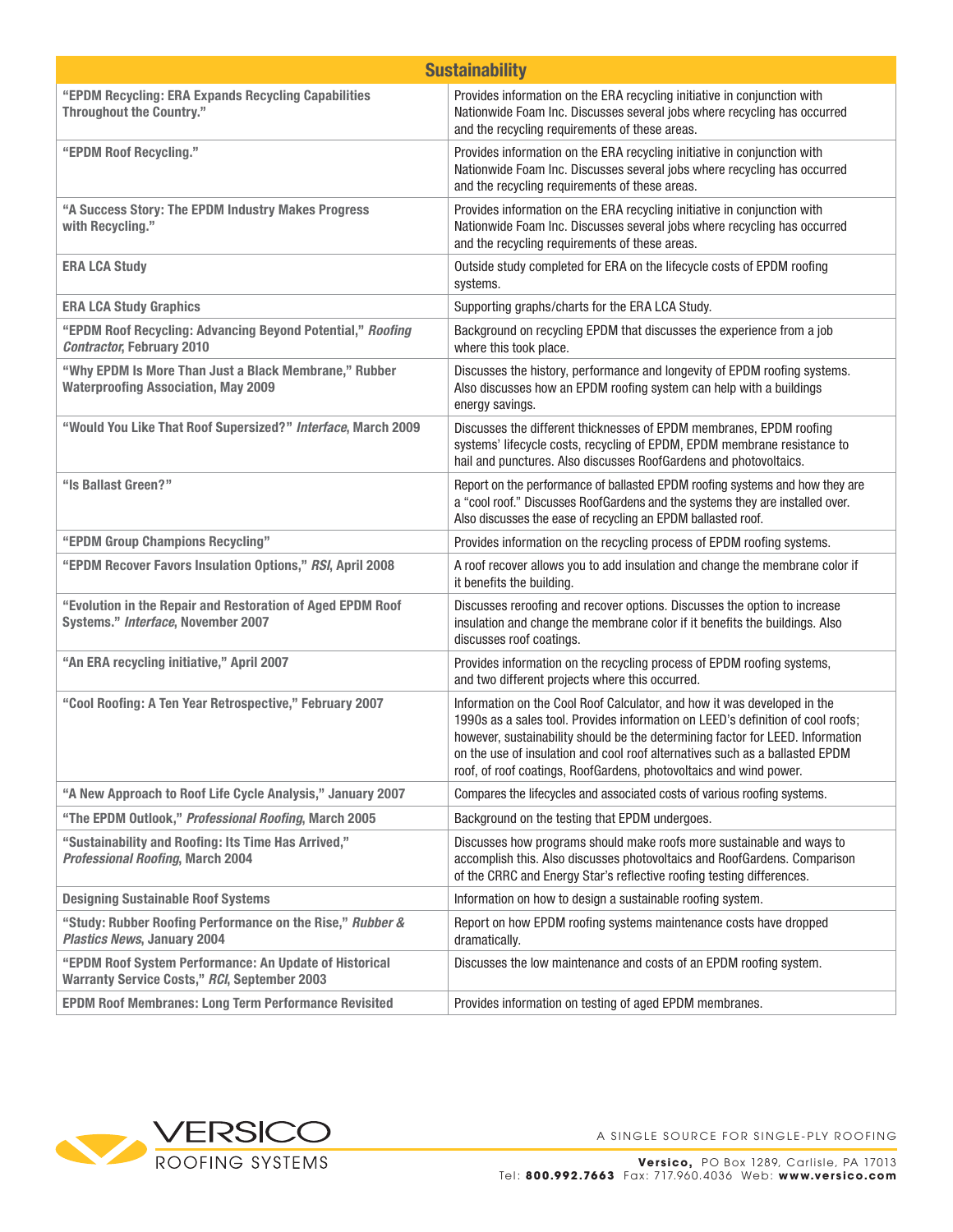| <b>Energy Efficiency</b>                                                                                            |                                                                                                                                                                                                                                                                                                                                                                                                 |  |
|---------------------------------------------------------------------------------------------------------------------|-------------------------------------------------------------------------------------------------------------------------------------------------------------------------------------------------------------------------------------------------------------------------------------------------------------------------------------------------------------------------------------------------|--|
| "Not Just Black and White," College Planning & Management,<br><b>April 2010</b>                                     | Focuses on the use of the DOE Calculator and the fact that geography is a<br>primary factor for roof color. Also covers the role of insulation and the cool<br>ballast option.                                                                                                                                                                                                                  |  |
| "Cool roofing doesn't always mean reflective roofing."<br>New York Real Estate Journal, May/June 2009               | Discusses the fact that a ballasted roofing system provides the same benefits<br>of a cool roof.                                                                                                                                                                                                                                                                                                |  |
| "Why EPDM Is More Than Just a Black Membrane," Rubber<br><b>Waterproofing Association, May 2009</b>                 | Discusses the history, performance and longevity of EPDM roofing systems.<br>Also discusses how an EPDM roofing system can help a building save energy.                                                                                                                                                                                                                                         |  |
| "A White Roof Isn't Always The Right Roof," Miller-McCune<br>Magazine, May 2009                                     | Focuses on the use of the DOE Calculator and the fact that geography is a<br>primary factor for roof color.                                                                                                                                                                                                                                                                                     |  |
| "Energy-Efficient Roof Designs with Single-Ply Roof<br>Membranes," Interface, 2009                                  | Compares reflective roofing versus the SPRI/ORNL cool ballast option. Also<br>focuses on the different ASHRAE zone recommendations for insulation levels.                                                                                                                                                                                                                                       |  |
| "Energy Efficiency: More than a simple black and white<br>issue." American School and Hospital Facility, March 2009 | Membrane color must be selected by location to optimize a building's energy<br>performance.                                                                                                                                                                                                                                                                                                     |  |
| "Challenging What's Cool," Eco-Structure,<br>January-February 2009                                                  | Provides information on white membranes' effects on condensation and building<br>masonry. Also provides information about a ballasted EPDM roof being cool.                                                                                                                                                                                                                                     |  |
| "Energy Efficient Roofs," School Planning & Management,<br>December 2008                                            | Discusses use of the DOE Calculator and also a letter to a building owner in<br>West Virginia that proves a dark-colored membrane would benefit the building<br>more than a light-colored one.                                                                                                                                                                                                  |  |
| "A Matter of Opinion"                                                                                               | Environmental concerns and the regulations adversely affecting roofing. Also<br>discusses white versus black membranes, water-based adhesives, and FM<br>fastening patterns.                                                                                                                                                                                                                    |  |
| "Is Ballast Green?"                                                                                                 | Report on the performance of EPDM ballast roofing systems and how they are<br>cool roofs. Discusses RoofGardens and the systems they are installed over. Also<br>discusses the ease of recycling an EPDM ballasted roof.                                                                                                                                                                        |  |
| "SPRI/ORNL Study Shows Ballast and Paver Systems Save<br>as Much as a 'Cool Roof'"                                  | The SPRI/ORNL study on cool ballast.                                                                                                                                                                                                                                                                                                                                                            |  |
| "New Ways of Defining Cool Roofs"                                                                                   | Introduction to the SPRI/ORNL study on cool ballast.                                                                                                                                                                                                                                                                                                                                            |  |
| "Are Ballasted Roof Systems Cool?"                                                                                  | Introduction to the SPRI/ORNL study on cool ballast.                                                                                                                                                                                                                                                                                                                                            |  |
| "Cool Roofing: A Ten Year Retrospective," February 2007                                                             | Information on the Cool Roof Calculator and how it was developed in the<br>1990s as a sales tool. Provides information on LEED's definition of cool roofs;<br>however, sustainability should be the determining factor for LEED. Information<br>on the use of insulation and cool roof alternatives such as a ballasted EPDM<br>roof, roof coatings, RoofGardens, photovoltaics and wind power. |  |
| "Options to Consider for Title 24 Roofing," Construction<br><b>Specifier, October 2006</b>                          | Focuses on the use of the DOE Calculator rather than Title 24 standards.<br>Building owners, architects, and specifiers should focus on the true lifecycle<br>and energy costs of roofing systems.                                                                                                                                                                                              |  |
| <b>Oak Ridge National Laboratory's Peak Demand Energy</b><br>Analysis - Roof Reflectivity and Insulation R-Value    | PowerPoint presentation on the summary of the SPRI/ORNL study of cool ballast.                                                                                                                                                                                                                                                                                                                  |  |
| "Cool Roofing Confusion", RSI, September 2005                                                                       | Focuses on the use of the DOE Calculator, and the fact that geography is a<br>primary factor for roof color. Also information on RoofGardens, urban heat<br>islands, and necessity of cleaning reflective roofs.                                                                                                                                                                                |  |
| "Roofing's Dirty Secret", Professional Roofing, April 2005                                                          | Focuses on the necessity of cleaning white roofs to maintain reflectivity, and<br>how the cleaning affects warranties. Discusses roof life and absence of formal<br>training, recommendations and regulations.                                                                                                                                                                                  |  |
| "Sustainability and Roofing: Its Time Has Arrived,"<br><b>Professional Roofing, March 2004</b>                      | Discusses how programs should make roofs more sustainable and ways to<br>accomplish this. Also discusses photovoltaics and RoofGardens. Comparison<br>of the CRRC and Energy Star's reflective roofing testing differences.                                                                                                                                                                     |  |
| "Cool Roofing: More Than a Black and White Debate", RSI,<br>September 2003                                          | Focuses on the amount of insulation in a roofing system rather than membrane<br>color. Discusses the fact that commissions and agencies should adopt regional<br>membrane recommendations.                                                                                                                                                                                                      |  |